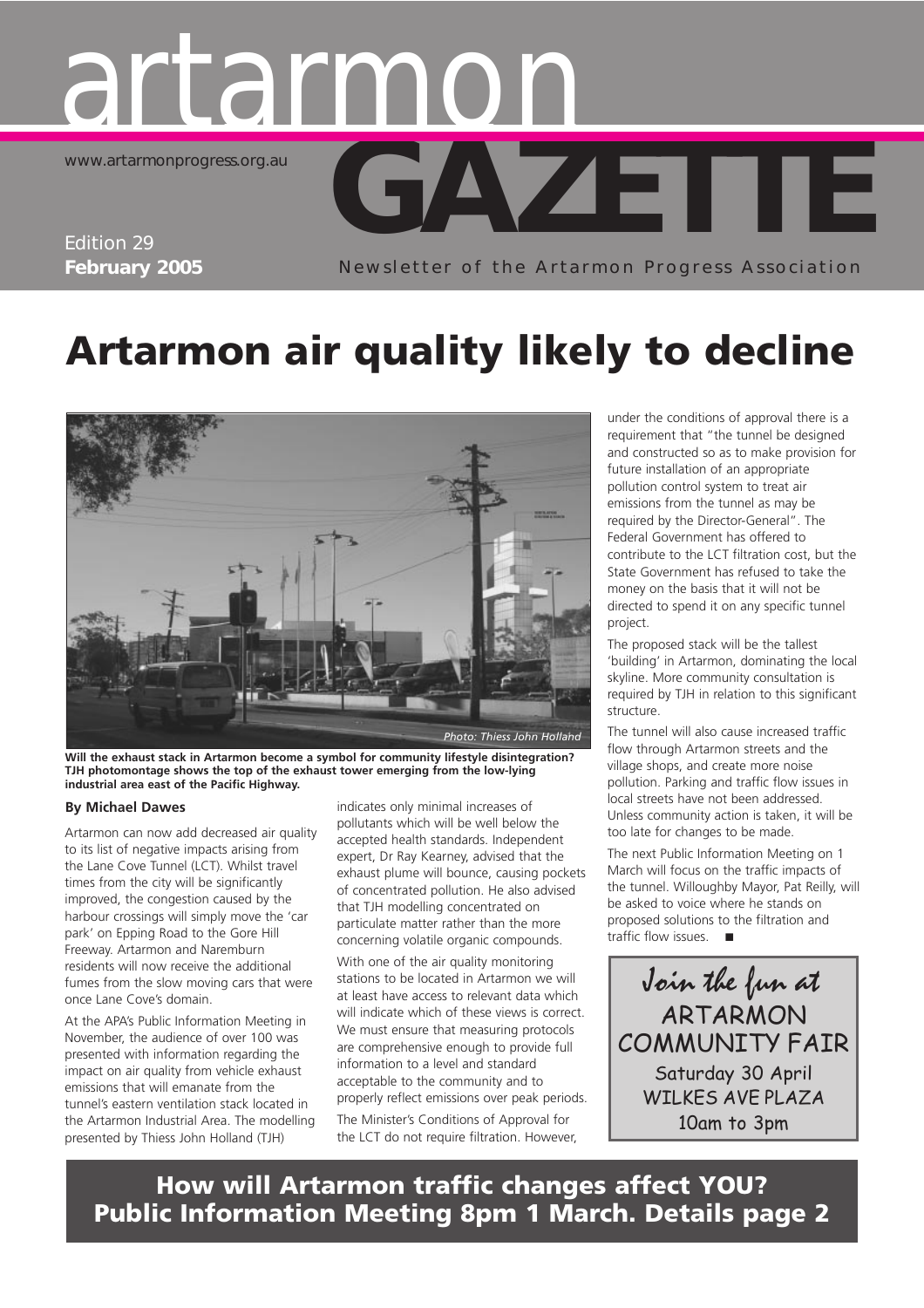## **Artarmon Progress Association**

ABN 77 319 108 019 **Established 1914 The APA Committee usually meets on the 4th Tuesday of the month, excluding December.**

PO Box 540 Artarmon NSW 1570 sec@artarmonprogress.org.au Phone 9904 6064 / Fax 9411 6616 www.artarmonprogress.org.au

**COMMITTEE 2004-2005**

**President** Michael Dawes **Vice President** Michelle Sloane **Joint Secretaries** Erica Waalkens Marieka Ashmore **Treasurer** David Bruce-Steer **Committee** Keith Anderson Geoff Cameron Brian Hall Tony Kemm Sonia Powell Mercedes Riviera

## PO Box 540 Artarmon 1570 **GAZETTE** artarmon

The Artarmon Gazette is published quarterly by the Artarmon Progress Association. It is distributed by volunteers, free of charge to Artarmon residents and businesses.

The Artarmon Gazette seeks to inform residents and business people about current local events and issues and provide them with a forum in which to discuss matters of interest and concern.

Written contributions and photographs are very welcome. Please submit all non-advertising material to the Editor. Material can be received on disk or via email. Some minor editing may be necessary for considerations of space and layout.

View and opinions expressed in the Artarmon Gazette are not necessarily those of the Artarmon Progress Association or its members. While all care is taken for accuracy, no responsibility can be taken by the Association, the Editor, Typesetter or Printer.

|                                | <b>Editor</b> Anne Weinert      |  |  |  |
|--------------------------------|---------------------------------|--|--|--|
|                                | 9904 6223                       |  |  |  |
| editor@artarmonprogress.org.au |                                 |  |  |  |
| <b>Advertising</b>             | Geof Cameron                    |  |  |  |
|                                | 9411 6461                       |  |  |  |
|                                | gazette@artarmonprogress.org.au |  |  |  |
| <b>Distribution</b>            | Tony Kemm                       |  |  |  |
|                                | 9419 6927                       |  |  |  |
| Design/                        | Robin Hundt                     |  |  |  |
| <b>Production</b>              | 9958 3590                       |  |  |  |
|                                | rhundt@geko.net.au              |  |  |  |
| Cartoons                       | Wendy Bishop                    |  |  |  |
|                                | 9420 4884                       |  |  |  |
| Printing                       | <b>Premier Print</b>            |  |  |  |
|                                | Solutions                       |  |  |  |
|                                | 9901 3434                       |  |  |  |
| <b>Advisory</b>                | Michael Haynes                  |  |  |  |
| Committee                      | Toni McKay                      |  |  |  |
|                                | John Peacock                    |  |  |  |
|                                | Mollie Shelley                  |  |  |  |
|                                | Rhoda Stewart<br>Katrina Weir   |  |  |  |
|                                | Erica Waalkens                  |  |  |  |
|                                |                                 |  |  |  |
| <b>APA Website</b>             | Hosting by Interosys            |  |  |  |

**FUTURE DATES** 

| Tue        | 1 Mar 05 | <b>Public Information Meeting.</b><br>8pm, Primary School |  |
|------------|----------|-----------------------------------------------------------|--|
| <b>Thu</b> |          | 21 Apr 05 Gazette copy closes                             |  |
| Fri I      |          | <b>29 Apr 05</b> Gazette advertising closes               |  |
| Tue        |          | <b>24 May 05</b> Gazette delivery complete                |  |
|            |          | Tue 31 May 05 Public Information<br>8pm, Artarmon Library |  |

## **Editorial**

Welcome to the first Gazette for 2005.

During this year, we will continue to highlight the work that the APA does in our community, and the big issues that are likely to affect us all. At the moment, a potential increase in traffic and decrease in air quality arising from the LCT project are clearly the most pressing, and we highlight both.

In her column, Kate Lamb talks about Social Capital, and mentions the response in the community to the tsunami. I too have my experience of how this building of community can quickly bring results. Wanting to do something extra, I decided to collect clothes to take to a drop off point. Making only half a dozen phone calls to people involved with the APA and the Gazette, within a couple of days we had more clothes than would fit in our spare room. We sorted and packaged them, and dropped them with a Sri Lankan association that was shipping them to affected areas. My thanks to all who dropped off clothes and toys on my porch - hopefully they will be of use where they have gone.

We welcome your feedback on the Gazette - including articles, contributions, and letters. Glenda Hewitt, a local resident and Community Representative on the Chatswood South Community Liaison Group for the Epping to Chatswood Rail Link is a new, and hopefully regular, contributor.

We want to continue to be able to produce the Gazette in its current form, and any assistance you can give our volunteer group would be gratefully appreciated.

Anne Weinert editor@artarmonprogress.org.au ■

## **Letter to the Editor**

*Via the Gazette, we would like to thank the Artarmon Progress Association and members of the community for deeming us worthy of nomination for the Willoughby Citizen of the Year Award, awarded at celebrations on Australia Day 2005. We are thrilled and overawed at being chosen as the recipients of the inaugural Cultural and Community Building Award 2005 - a most prestigious honour.*

*It is our great pleasure to be part of the Artarmon business community, and to participate in and support local events within Artarmon and the Willoughby municipality. You have our pledge for continued support in whatever way we can.*

*Thank you all so very much.*

*Bob & Lynn Greaves, Artarmon Framing and dale thomas gallery.*

## **PUBLIC INFORMATION MEETING**

**1 March 2005, 8.00 - 10.00pm, Artarmon Primary School**

### **How will Artarmon traffic changes affect YOU?**

**Speaker: Mayor Pat Reilly**

**LCT air quality and traffic problems still unresolved! Design of exhaust stack/filtration issues still unresolved.**

**Proposals for alleviating traffic problems - are they good enough?**

**What strategies/solutions does Council have to RTA/ government intransigence?**

*Come along - hear what your Mayor has to say - seek answers to your questions/concerns.*

*Let the council and RTA/government know if you are still not satisfied.*

*Solutions will only be achieved if the community speaks loudly enough.*

*FOR ARTARMON'S SAKE, COME ALONG AND HAVE YOUR SAY.* **BE INFORMED/GET INVOLVED**

*Note Venue: Artarmon Primary School Assembly Hall (parking is available in the grounds, using the Barton Rd entrance)*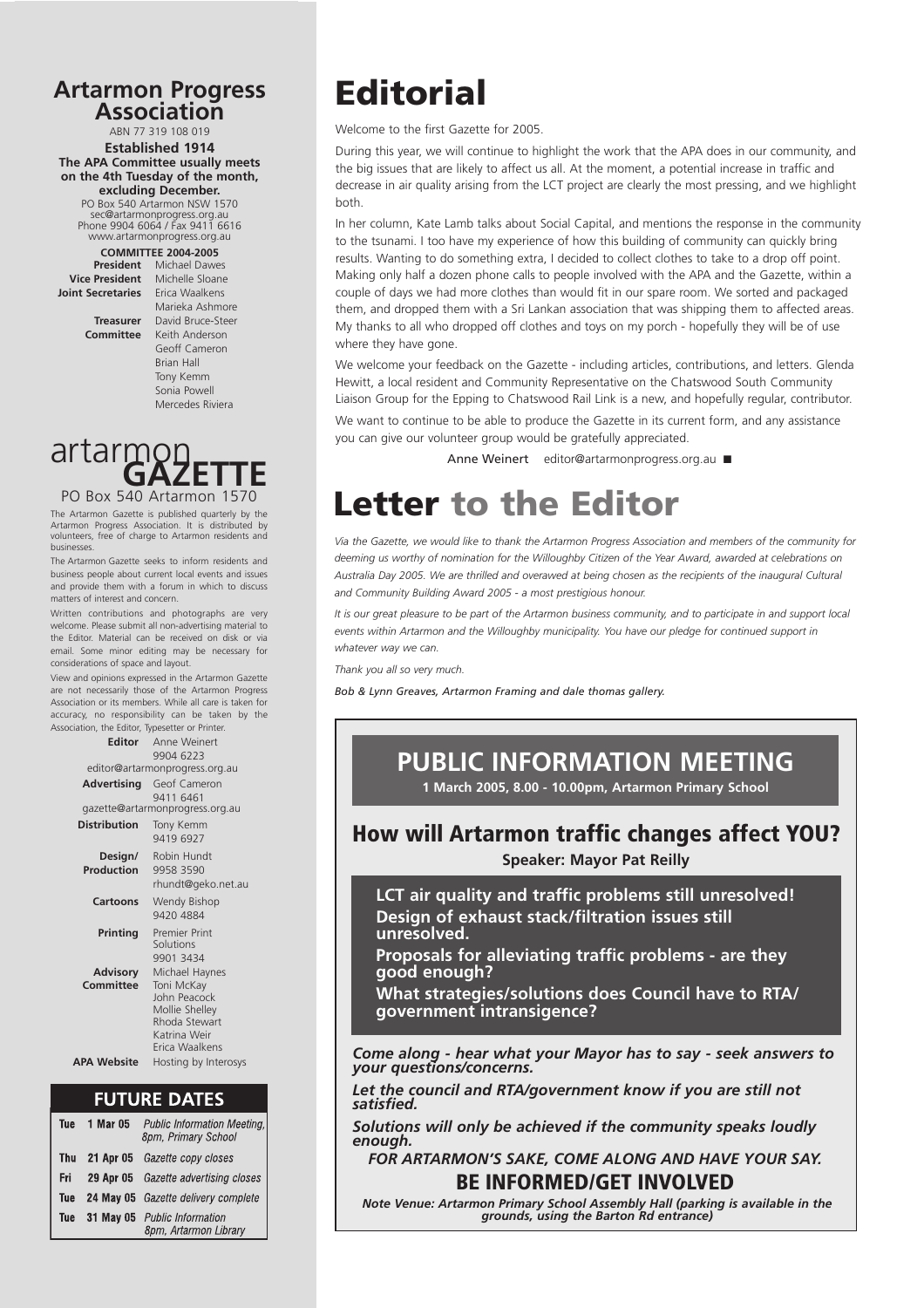## **APA-what's happening in your Association**

### **Anote from the President**

#### **By Michael Dawes**

My sympathies to anyone who was directly affected by the tsunami. It has been wonderful how Australia has responded to the tragedy with amazing generosity and just shows what can be achieved when everyone works together.

Despite an extremely hot evening, it was standing room only at our November Public Information Meeting, and I thank all you hardy souls for your interest. Our aim, to educate the community on the impacts of the Lane Cove Tunnel on air quality in the Artarmon area, was achjieved. The speakers provided information from opposing viewpoints, the essence of which is described in our lead article. It was pleasing that a number of people offered to

### **What we've been working on**

### **By Keith Anderson**

Since the last Gazette, your Association has been very involved with LCT/GHF and related issues. Of these, concerns remain over air quality and traffic and these have been addressed in our lead article in this issue. Design and appearance of the proposed ventilation stack, high on Pacific Highway, above the Artarmon Industrial Area, remains a worry for residents of West Artarmon. Other matters frequently arise, mainly related to the construction/work sites and depots/heavy vehicle movements etc. which require regular monitoring. In this respect, Sonia Powell, through her membership of the Community

assist with any future campaigns that APA might mount regarding the LCT issues as a result of the meeting.

A number of Committee members recently reviewed the Council's plans for the refurbishment of Wilkes Ave. Whilst not as extensive as the APA might have hoped, the improvements will be welcome and the Council has promised completion prior to the Artarmon Fair on 30th April.

APA has also requested of the Council that the street lighting in Elizabeth St, between Wilkes Ave and Artarmon Rd, be improved.

Two of our Committee members, Peter Egan and Daisy Chee, have recently resigned due to work pressures not allowing adequate time to devote to APA. I thank Peter and Daisy for their efforts for the time that they were on

the Committee. Peter's secretarial duties have been taken over jointly by Erica Waalkens and Marieka Ashmore, and I thank them for this. If anyone else is interested in joining the Committee then please let me know as spreading the workload helps all involved.



*Michael Dawes*

Our next Public Meeting on 1st March, will focus on traffic issues associated with the LCT, and as the Committee is meeting with TRA shortly before, we should be much better informed as to what is happening on this front. See the box on page 2 for further details - I hope to see you there! ■

Liaison Group, has been a tower of strength. Preservation of parts of the Sydney Water Site on PH has been assured to facilitate possible improvements at the PH/Mowbray Rd intersection.

Other matters the APA has been working on include:

In Artarmon Reserve, the Council has still to cost the completion of **perimeter fencing for the playground.**

Some time ago, at the APA's request, Council installed two **water bubblers** at the Reserve near the pavillion and in the playground. The one close to the Pavillion, however, has been

smashed twice - and Council is about to replace it again. If anyone sees acts of vandalism in the Reserve, which is difficult to patrol, please contact the Police.

We continue to lobby for a **lift for better access** for the elderly and disabled at the **Station** 

Also at the Station, State Rail has been reasonably successful in reducing the gap/**step from the platform** to the train on the Hornsby side. However, there still remains a large step on the City side near the Station entry. APA continues to press for improvements. ■



The APA Community Fair is organised with the support of Willoughby City Council and the National Trust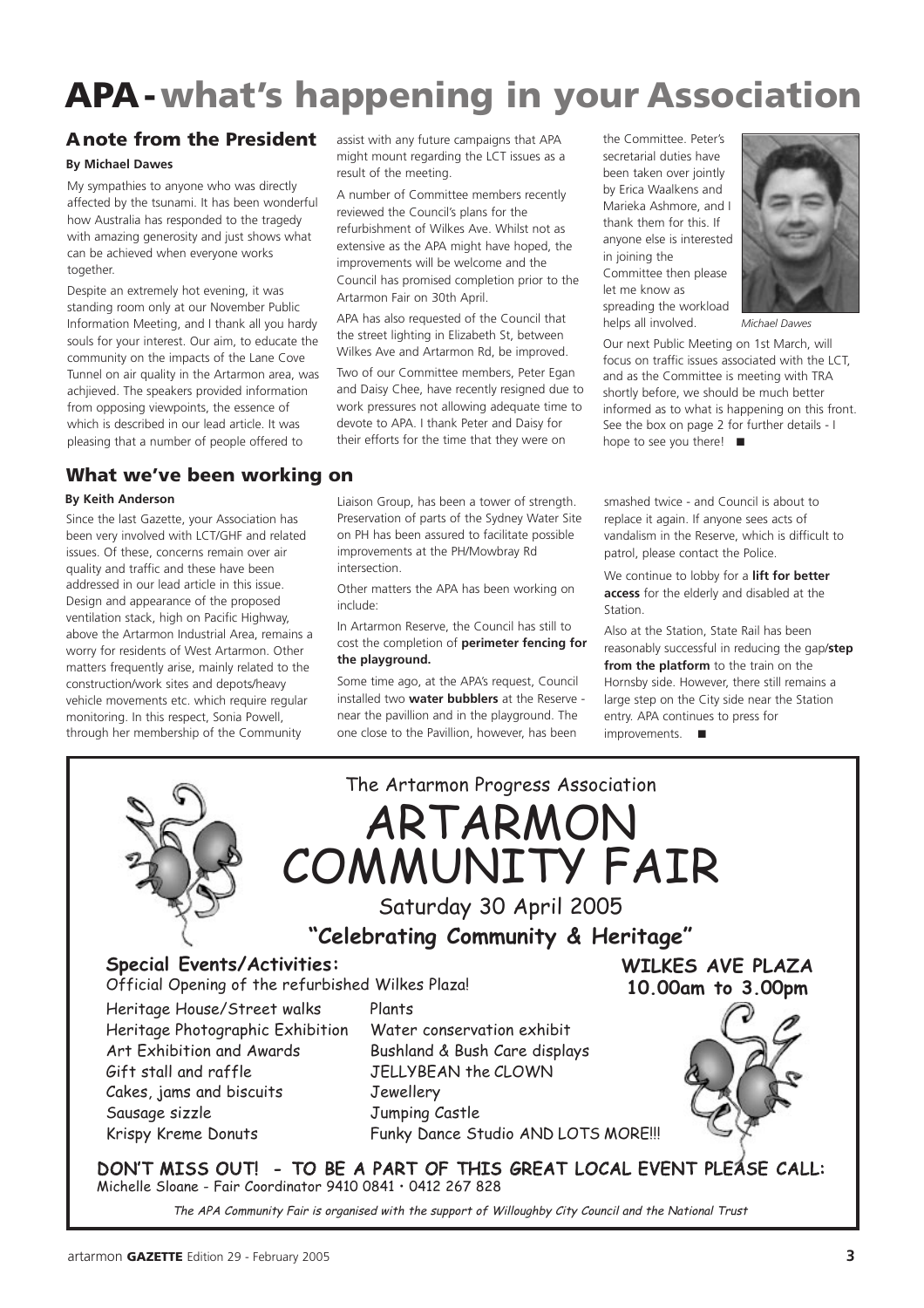## **Artarmon Public Schoolnews By Katrina Weir**

**Artarmon teacher recognised for technology extertise**

Late last year, Artarmon teacher Mrs Daphne Scott headed to Governor Macquarie Tower in Sydney's CBD to receive the prestigious Excellence in the Integration of Information and Communication Technologies award. Sponsored by the NSW Department of Education and Training, the award was presented to Mrs Scott by Education Minister, Dr Andrew Refshauge, at a ceremony attended by around 80 people.

The annual award is open to every teacher from Kindergarten to Year 12 working in the public education system.

Jan Cohen, Deputy Principal of Artarmon School, decided to nominate Daphne for the award because of her expertise with computers, the work she has done integrating computer technology into so many Artarmon classrooms and the programs she has developed for the whole school. Another key reason was her enthusiasm and dedication in establishing and maintaining the school website.

"Artarmon School is extremely fortunate to have a teacher like Daphne and we all congratulate her on winning this award. It is not only her knowledge of computers but her willingness to share this knowledge with her colleagues and students that makes her such a valuable resource for the school and its wider community," explained Jan.

Mrs Scott said she is delighted to have been recognised for the contribution she has made to public education. Winning this award has inspired me to further develop my own skills and understanding of the applications of technology in a school environment," she said.

Mrs Scott is an accredited computer coordinator and experienced classroom teacher. Prior to joining the staff at Artarmon School two years

### **Expect some noise**

#### **By Glenda Hewitt,**

#### Community Representative, Chatswood South Community Liaison Group

Railway work between Mowbray Rd and Chatswood, associated with the Epping-Chatswood rail link, is expected to pick up pace throughout February. The noisy work of sheet piling to hold back the embankment will take about 8 weeks and stump removal was scheduled for the rail closedown which occurred on the weekend of 12 and 13 February. The piling will be installed between Mowbray Road and Hopetoun Street with piles being driven 4 - 5 metres into the ground to form a continuous pile wall. Subsequent to this, heavy earthmoving machinery will be brought in to remove excess land fill.

Associated with the works, the Frank Channon Walk has been closed and classified as a construction site while work is undertaken. Once completed, the Walk will be widened and ago, she worked as a TILT (Technology in Learning and Teaching) Facilitator responsible for training teachers in the use of computers in the classroom. This year she aims to further develop the students' skills in communications, research and multimedia presentations. ■

### **Primary campus welcomes COLA**

Like other schools throughout Sydney, Artarmon School can now boast its own COLA, or Covered Outdoor Learning Area. The COLA is a steel construction measuring 13.3m x 19.9m, which in practical terms means it can seat all of the 400 plus students in Years 3-6. For several years, Artarmon School has coveted a COLA and now, after raising 50% of the necessary funds through the P&C (which were generously matched by the Department of Education and Training), the project is complete.

"Having seen the ability of other local schools to have outdoor lessons and assemblies, despite the extremes of weather, the COLA is a very attractive option for the health, education and well-being of our

students," Michael Simmons, Principal of Artarmon School, explained.

The COLA can be used as a covered area for learning, a shaded lunch and play area, wet weather protection during recess and lunch periods, an outdoor assembly

upgraded with new landscaping.

The rail corridor will be widened northwards from Mowbray Road to allow for the addition of an extra track starting around Mowbray Road and merging into two just north of Nelson Street. No explosives will be used and the new rail line being built is designed to be quieter because the continuous tracking will have less joins.

Scheduled works occur during designated hours and contractors are obliged to adhere to these. To find out what is happening there is a specially designated Infoline 1800 684 490 and a 24 hour Construction Response Line 1800 775 465. They are there to be used!

Five rail shutdowns are planned for this year to allow for both maintenance and work in the rail corridor on the Chatswood to Epping rail link: 12 - 13 February, 23 - 25 April, 9 - 10 July, 22 - 23 October and 26 - 31 December. ■



*Daphne Scott receives the Excellence in the Integration of Information and Communication Technologies award from Education Minister, Dr Andrew Refshauge.*

area, a drama, dance, music and physical education area, or as a venue for social activities, visiting performances and fetes.



### **Community safety at risk By Glenda Hewitt**

The risk of an accident on the Palmer St, Pacific Hwy intersection continues despite community action. In 2002 residents were advised that improvements to ensure pedestrian safety were going to be made. Three years later, despite a letter to Council, the problem remains.

Safety bollards, a condition of consent for the SAAB development on the Pacific Highway, are still not installed despite undertakings given by Council. Meanwhile, several pedestrians have escaped being hit by cars through sheer good luck and a matter of seconds.

Installation of the bollards is a simple solution that would stop bikes/cars jumping the Palmer Street closure. The temptation to take a short cut through the gap between the bus shelter and the car yard exit is just too much.

Palmer Street is only dead end in name for vehicles. Residents continue to hope that it doesn't become a dead end for a pedestrian. ■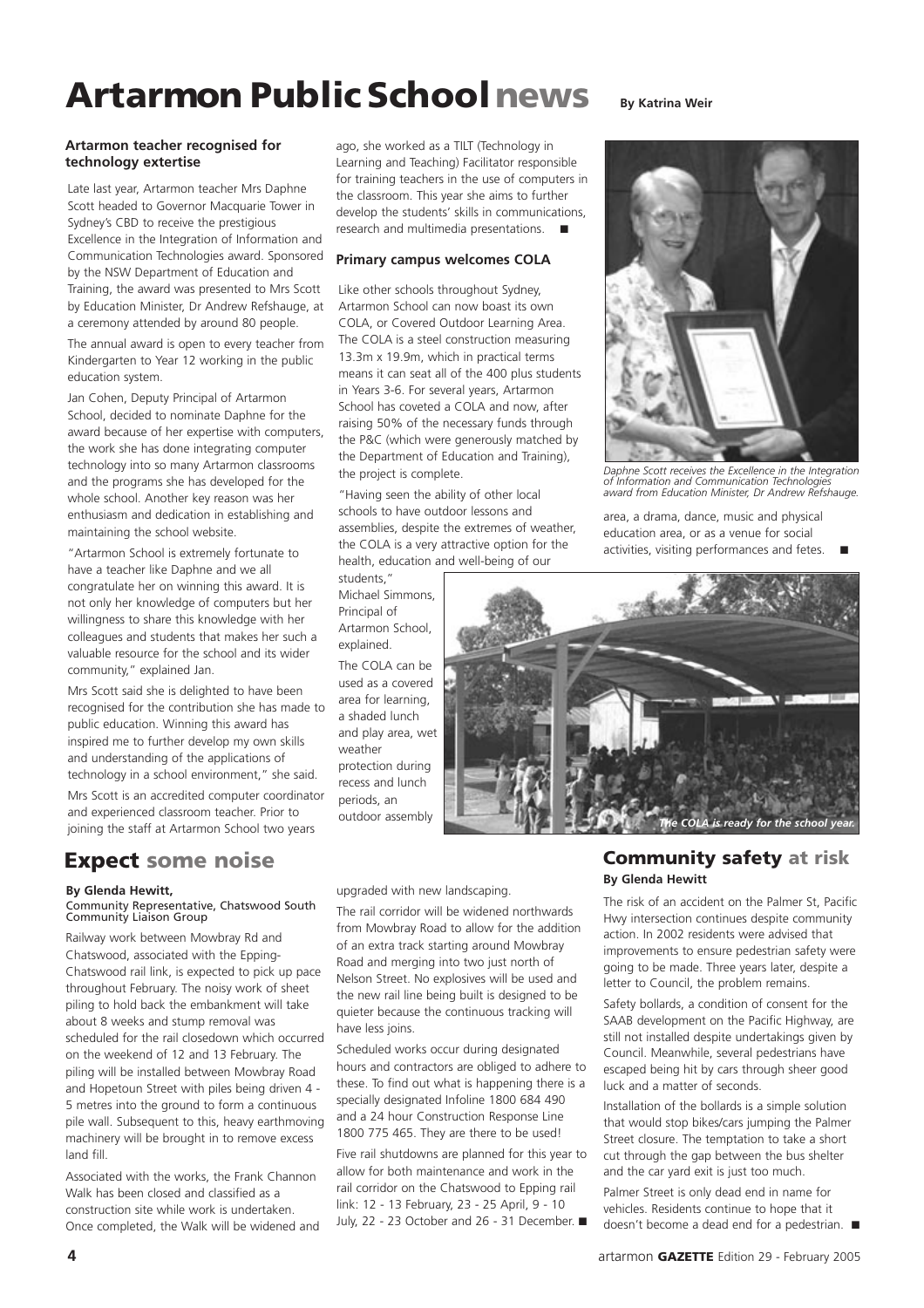## **Bikes for kids - meet John and Anne Karbowlak**

#### **By Mollie Shelley**

John and Anne were walking along Muttama Rd in October last year when they noticed a child's bicycle that had been left out for the Council Clean-up. They decided that a bike like that would make a wonderful Christmas present for some less fortunate child. They recalled how the gift of a bike had been a defining moment in the lives of their own two sons, Konrad and Max.

So John picked up the bike, cleaned and restored it. How could they get more? Kids in Artarmon go on bicycle outings and expeditions with their parents and they grow out of their bikes before they wreck them. John stuck notices on telegraph poles and dropped notes in letter boxes. The ABC did several interviews with him on 702. The bikes started to roll in, some delivered to the house or carport, others left on the nature strip. About 80% of them were from the Artarmon area.

John organised working bees. Anne and the boys helped; neighbours and relatives worked in teams in the evenings and at weekends. He estimates that before last Christmas somewhere between two and three hundred hours work went into the cleaning and restoring of forty-seven bikes. His firm, Axiom Australasia, sponsored the purchase of spare

parts for repair work. *But* ... every bike rider must have a helmet. About 50% of the required helmets were donated by Artarmon people. John and Anne purchased and donated the rest and also the hire of a truck to transport the bikes to their new owners.

The bikes were given to four charities - Anglicare, Centrecare, Eastern Scarba (The Benevolent Society's Centre for Children) and a Refuge at Carlingford. The majority went to a Sudanese

community nominated by Anglicare. A barbecue was held at Homebush where numbers were drawn out of a hat. The winners each received one of the bikes. The photo shows some of the lucky recipients. For me, as interviewer, it is significant that John doesn't have any photos of himself with the bikes.

It is now the New Year. The bikes continue to arrive (you should see John and Anne's carport!) and John says he has aims for 2005. "We will collect all year round and plan to hold working bees in August, September and



*Some of the recipients of the bikes.*

October. We will put out a call for help, try to involve not only willing individuals but also businesses and bike clubs. The latter might be able to help us with fixing brakes. We encourage people donating old bikes to clean them up if possible, give them a coat of car wax, before they deliver them. It takes us about an hour to clean each bike."

As John finishes our interview he says with determination, "next time we do something, *every* kid gets a bike - no one misses out."

If you would like to help, contact John on 9884 7345. ■

### **How To Increase Your Employees' Productivity And Create A Strong And Sustainable Business Culture**

Would you like your employees to be more motivated, work more effectively, take ownership of your company's vision and produce more measurable results for your bottom line? Achieving all this is possible when you know how.

Executive coach and psychotherapist Donald Marmara tells us that the key to getting the most from your employees and producing strong profits from your business is to obtain clarity on your business's values/vision and align your staff's values with these. You need to facilitate communication throughout the organisation and teach management and staff how to interact effectively.

"There is a strong human element that contributes to the success of a company" says Donald. "Not only does management need to be focused and motivated, but it is also important for all staff to function in an environment that allows them to play to their strengths and tap into their full potential".

So how do you go about creating this

environment in your company?

Utilising management coaches and team building programs has proved to be a popular method of turning around companies or improving their effectiveness. In order to create lasting changes in your business you should ensure these coaches are experienced counsellors or psychotherapists. This is because you need to work with people's values and personalities and the underlying motivational dynamics in order to develop effective techniques and strategies that will suit each individual.

By focusing on getting the most out of yourself and your staff, you will find that you are able to obtain larger productivity gains and create a cooperative culture that will not only result in an increase in profit, but create the platform for rapid growth and expansion in the future.

The results you can achieve are phenomenal, with one company that Donald works with growing by over

100% and expanding into two new states in the last 12 months. This company is expected to double in size again by the end of this year, making it the biggest service provider in its industry in Australia.

**Introductory Offer:** Artarmon Gazette readers who want to learn how they can increase their employees' productivity and improve their own effectiveness as a Manager/CEO can take advantage of a half-price one hour consultation with executive coach and psychotherapist Donald Marmara. In this session, Donald will show you how you can unlock your full potential as a manager and implement the necessary changes in your business to reach all your goals.

To take advantage of this introductory offer, call **9413 9794** and mention this article to secure your **half-price** consultation. All sessions carry a 100% satisfaction guarantee, meaning you won't pay a cent unless you are 100% satisfied with your session.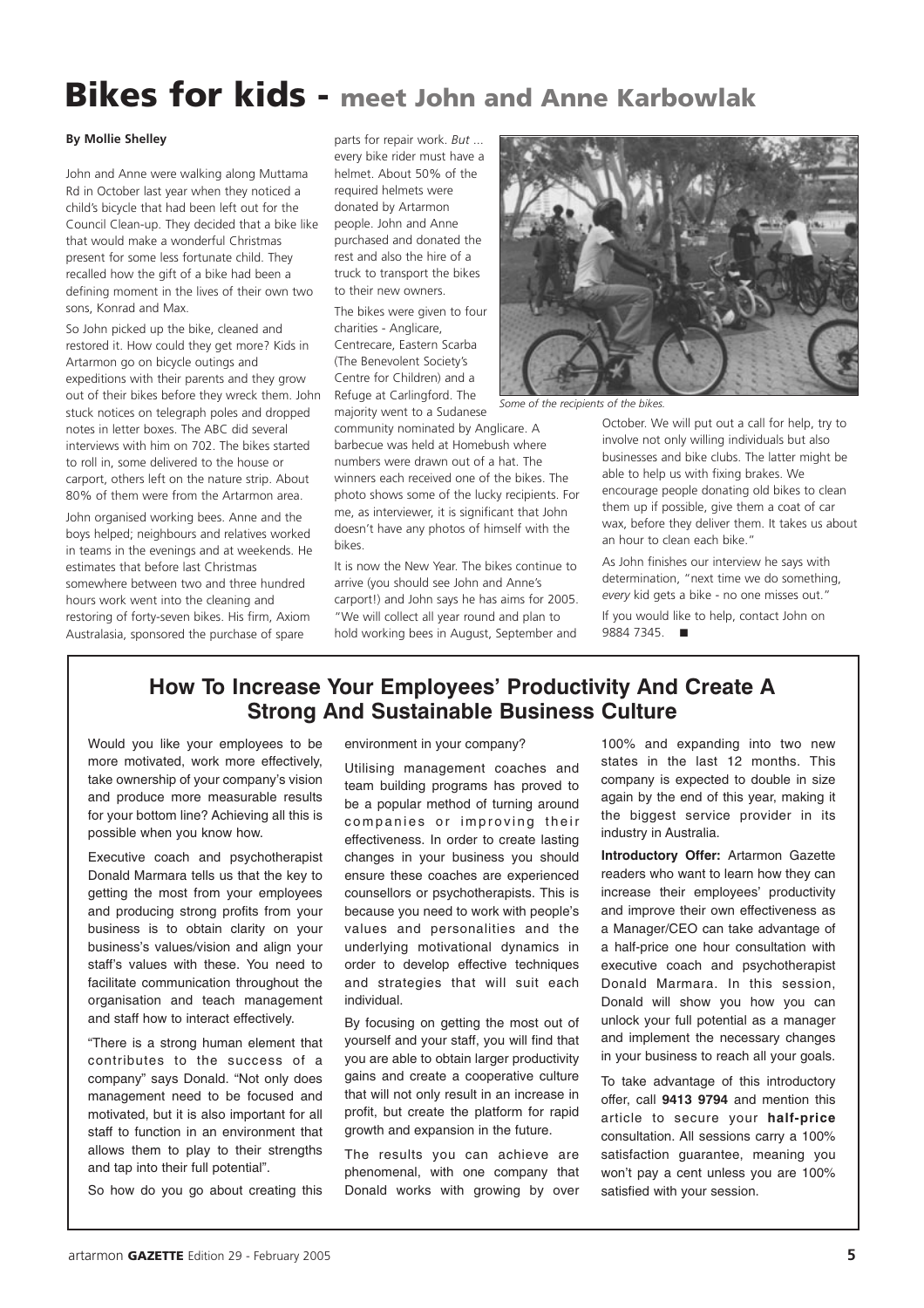## **Worthy Award winners**

### **By Anne Weinert**

Some people seem to have boundless amounts of energy, and despite their own adversities, manage to continue to help other individuals and causes. Lynn and Bob Greaves of Artarmon Framing and dale thomas gallery are such a couple. On Australia Day, they were awarded the inaugural award for Community and Cultural Building by Willoughby City Council.

A heart transplant recipient, Bob has worked for the Australian Heart Lung Transplant Association for a number of years. He and Lynn met when she was curating an Art Show for St Vincent's Hospital, after losing her first husband who had also been a transplant recipient.

Lynn has been a business owner in the area for over 15 years, and they now support local artists, including those with special abilities, through the dale thomas gallery.

They have been great supporters of the APA, through their regular advertising in the Gazette, and especially by staging the hugely successful 'Art 2064' exhibition for the 2004 inaugural Heritage Fair.

The Association was pleased to be one of the many supporters of their nomination for the Awards. Congratulations Lynn and Bob! ■



*Lynn and Bob Greaves, with Toni Richards, Willoughby Citizen of the Year in 2003, as nominated by the APA.*

*Harmonic Dance*

### *weaving the etheric*

Weekly classses are held in both Artarmon and Leura. For information on classes, workshops and performances please contact Debby Mader.

Phone: 9411 4232 or 4782 7479 Email: debby@harmonicdance.org

THE ARTARMON CENTRE FOR HARMONIC STUDIES 139 Artarmon Road, Artarmon





### **CIVIL MARRIAGE CELEBRANT**

### **'Celebrations - A Way of Life'**

For the wedding you dreamed of Relax with confidence Warm, friendly, professional service Quality, reliability, sensitivity

#### **Enquiries welcome**

**Ph: 02 9958 5665 Mob: 0411 864 550**

toni@marriagecelebrant.net.au www.marriagecelebrant.net.au



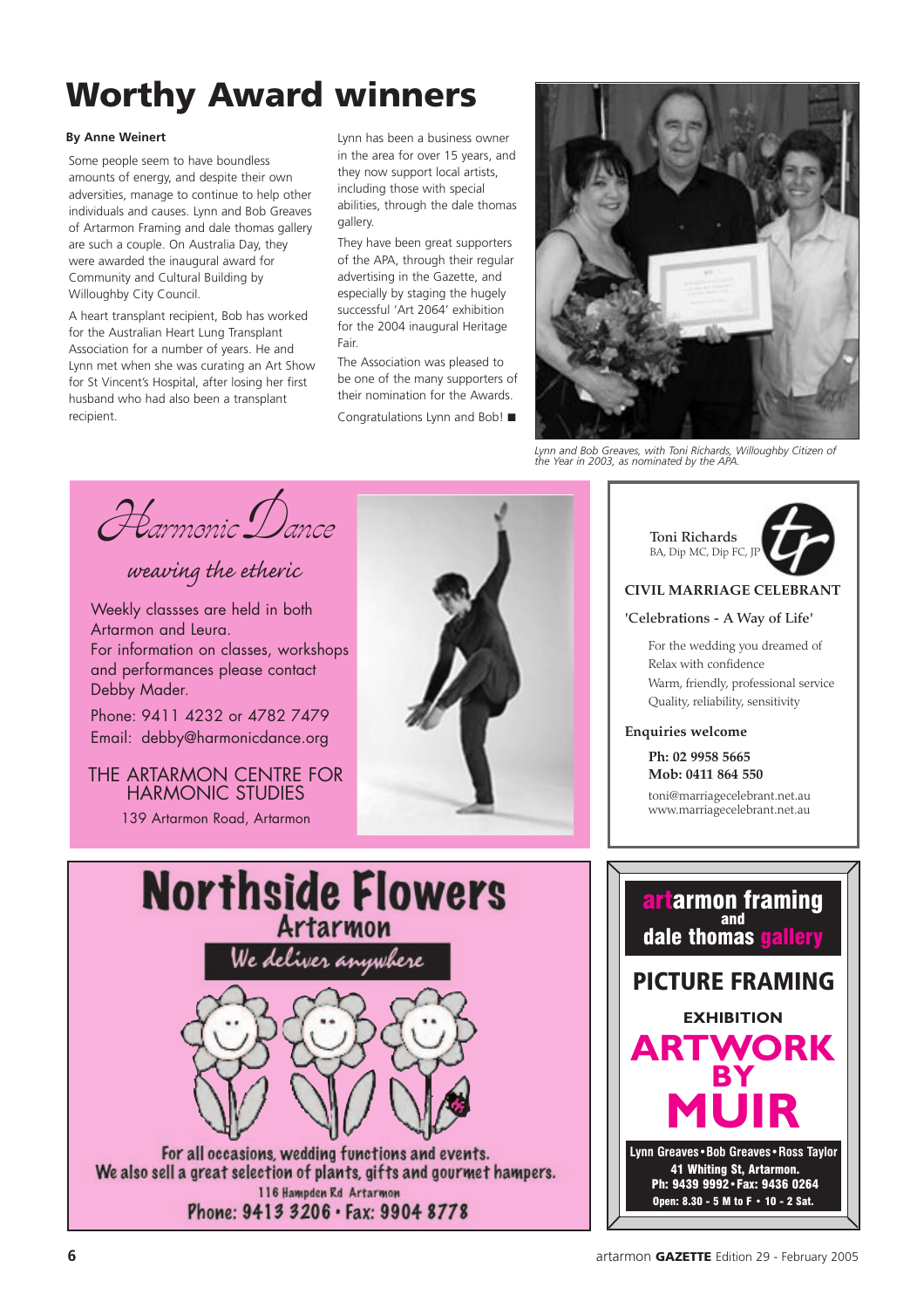## **Lane Cove Tunnel ventilation stack: ugly function, ugly design**

#### **By Sonia Powell,** Artarmon CCLG3 Representative

Community Consultation Liaison Group (CCLG3) members have provided strong negative feedback on Thiess John Holland's (TJH) urban design proposal for the tunnel's eastern ventilation stack. This is one of only two chimneys that will vent all the exhaust fumes collected from the 3.6 km twin tunnels.

**Location**: the 6000 sq. m site is accessed from the cul-de-sac at the end of Marden St, near the north western edge of the industrial area.

**Size**: the chimney's internal cross sectional dimensions are 6.0m x 10.0m. The proposed height of 134m AHD places the top of the stack about 60m above the level of the Pacific Highway (see photomontage, p1).

**Buildings**: much of the site will be occupied by low-rise operational buildings and transformer pens, on a similar scale to the surrounding industrial area. The stack itself will emerge as a very tall, relatively slender rectangular chimney. Jutting out about threequarters of the way up the chimney are two wide side-by-side monitoring platforms to house emission monitoring equipment. An external staircase climbs much of the northern

wall of the chimney.

**Proposed finishes**: the operational buildings will have robust industrial finishes - eg fibreglass cladding, painted concrete. The chimney itself will be finished like an office tower in anodised aluminium and colourback seraphic glass. The tall external staircase will be clad in raw galvanised steel mesh paneling. Translucent glass balustrades and galvanised steel mesh will surround the high monitoring platforms.

**Visual impact**: the height of the tower will make it inescapably visible to the industrial area and to a large number of Artarmon and Lane Cove homes, apartments and townhouses. TJH's urban design plan is based on a highly flawed analysis of the visual impact, and includes the ridiculous assertion that "the stack would have minimal visual impact within its immediate and wider context".

**CCLG3 input**: as a community representative, I have commented to TJH on:

- the need, with any public infrastructure building having such a significant visual impact, for more widespread community consultation beyond the small group on CCLG3
- the designer's poor understanding of the

tower's visual catchment and its impacts on local residents • options to partly camouflage the stack by combining it within a multipurpose building, maybe the



neighbouring Corinthian building. Gazette readers, what do you think? Would this improve the visual appearance or make it too bulky?

• night-time light pollution

• inappropriateness of some of the finishes, and

• restoring natural screens such as treecovered earth embankments.

**Your concerns**: Your feedback would really help me and the other community representatives, and we are happy to pass on your comments or concerns to TJH.

Email me at lctgroup@artarmonprogress.org.au

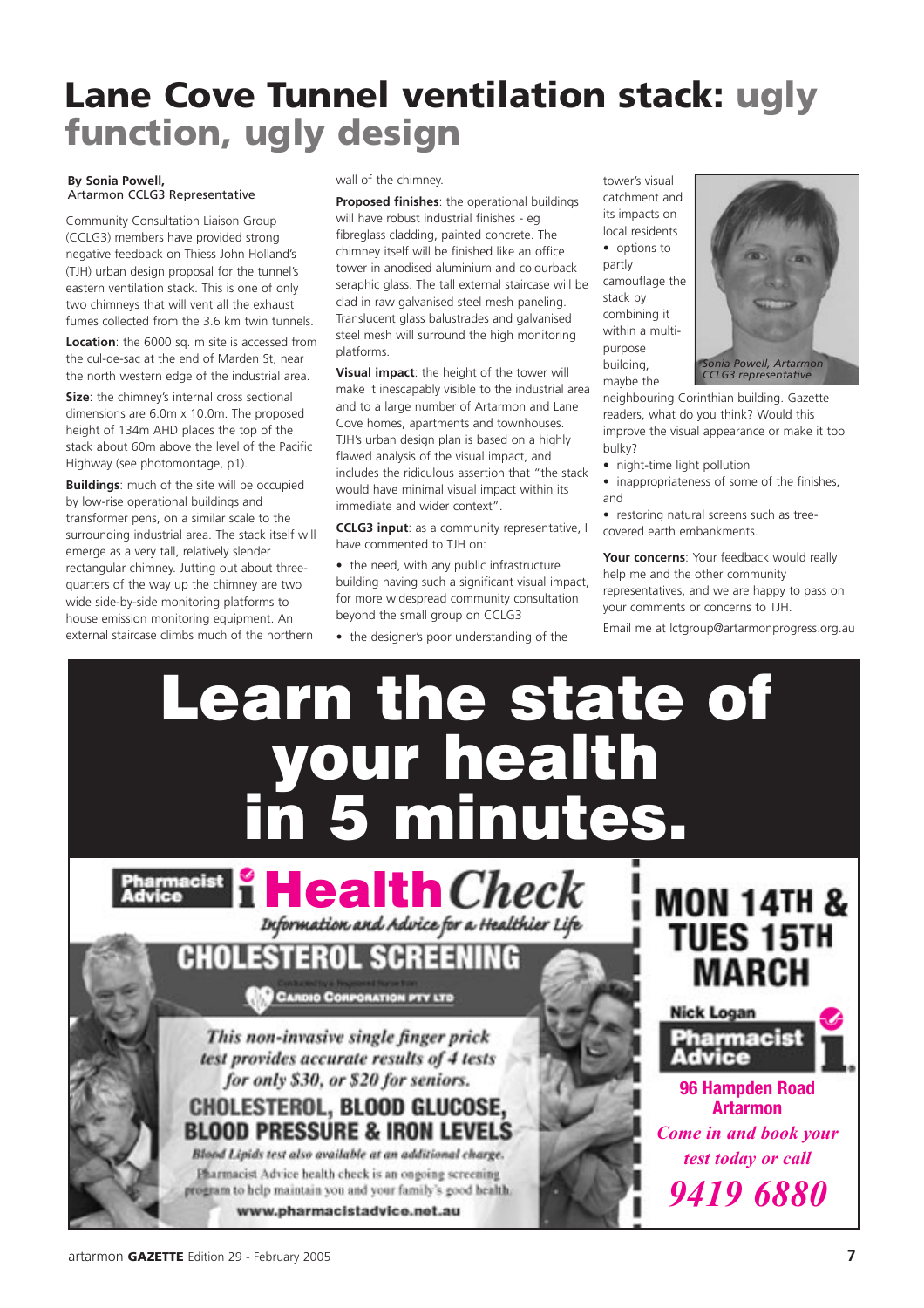## **Councillors' feedback...feedback...feedback**



### **Australia Day**

Congratulations to Bob and Lynn Greaves of Artarmon Framing, the first recipients of the Cultural and Community Building Award introduced by Willoughby City Council

this year. The 2005 recipient of Citizen of the Year Award was Marie Harris for an impressive and varied range of community work.

Another new award was for Services to Young People. The recipients were Willoughby Public School and Cromehurst Special School for a unique buddy program run by the two schools since 1995. The program consists of two students from Willoughby Public School buddying up with one student from Cromehurst Special School. The program provides shared lessons and activities involving students from both schools, on and beyond the school campuses. It fosters an appreciation of students' strengths and individual qualities and develops social, communication and moral skills. Comments provided by parents after the award ceremony certainly supported these comments made during the ceremony. Words like 'patience' and 'understanding' were the ones that stayed with me. A sound and solid

## **ARTARMON VALET SERVICE YOUR LOCAL DRY CLEANING SPECIALIST also handles 98 Hampden Road Artarmon • Doonas, blankets • Curtains • Rugs • Suede and leather • Wedding gowns • Repairs and alterations • Dyeing • Do-it-yourself carpet cleaning**

**Phone 9419 2830 ~ opposite the station ~**

**Also: Same Day Photos**

program which is worthy of the Award.

#### **Lane Cove Tunnel**

A series of site meetings with residents to consider the local and bigger picture of **landscaping** issues are scheduled to start in late February and early March. Local residents in Artarmon and Naremburn were shocked before Christmas to find large trees being felled. The message has been heard loud and clear that landscaping to repair the damage being done by this project is an important local issue. As a Councillor I will be watching to ensure proper and appropriate consultation occurs and that the resulting plans for works reflects what the community seeks.

The **access road** off Willoughby Rd to the works site will be in use at the end of January. Work at the end of Park Rd already has the steel in place for one of the new columns which will support the road to widen the current freeway.

The first of the **traffic counts** for the local area traffic management study have been completed. More will be done after the project is completed. The current data has to be modelled before any release of same occurs. There is no advice at this time as to when the RTA will be releasing this modelling.

### **Wilkes Avenue**

The plans for the refurbishment for Wilkes Avenue have been on exhibition. Further consultation will occur, and the matter will then come to Council for approval.

One of the owners who attended the pre-Christmas meeting told me an interesting story concerning the upper story on the south of Wilkes Avenue, which was constructed so the floor could be used as a billiard parlour which it was for some time. It has recently been restored back to its original concept although it is now used as an educational

centre. The open plan area has break-out room facilities for training and meetings and the facilities are available for private hire. It is a very convenient meeting facility tucked away in Artarmon but obviously extremely close to public transport.

I wish all residents of Artarmon a happy prosperous 2005.

I can be contacted on 9958 0483 or at stuart.coppock@willoughby.nsw.gov.au ■



The Christmas break passed all too quickly and I am now back in the reins trying to play catch up on all the activities that did not stop through the holiday period. Eve and I did find time to

enjoy the music, lectures and food of the Woodford Folk Festival (SE Qld) and some of the Australian Open tennis. While in Melbourne, I checked out some of Walter Burley Griffin's Melbourne architectural works and realised what a gem we have in **Willoughby's Incinerator**. I also used and photographed some of Melbourne's parks and bikepaths - no wonder Melbourne rates so well as a liveable city.

One of Council's challenges during this holiday period was to find an adequate and appropriate response to the **South Asian disaster**. At its January 31 meeting, Council confirmed its support for a program that will see Willoughby sponsoring and providing long-term assistance to one or more groups in the affected areas. This decision has been taken with the benefit of some hindsight - the Federal Government's generous financial package, as well as the magnificent generosity of individual Australians and peoples of other nations. It is Council's

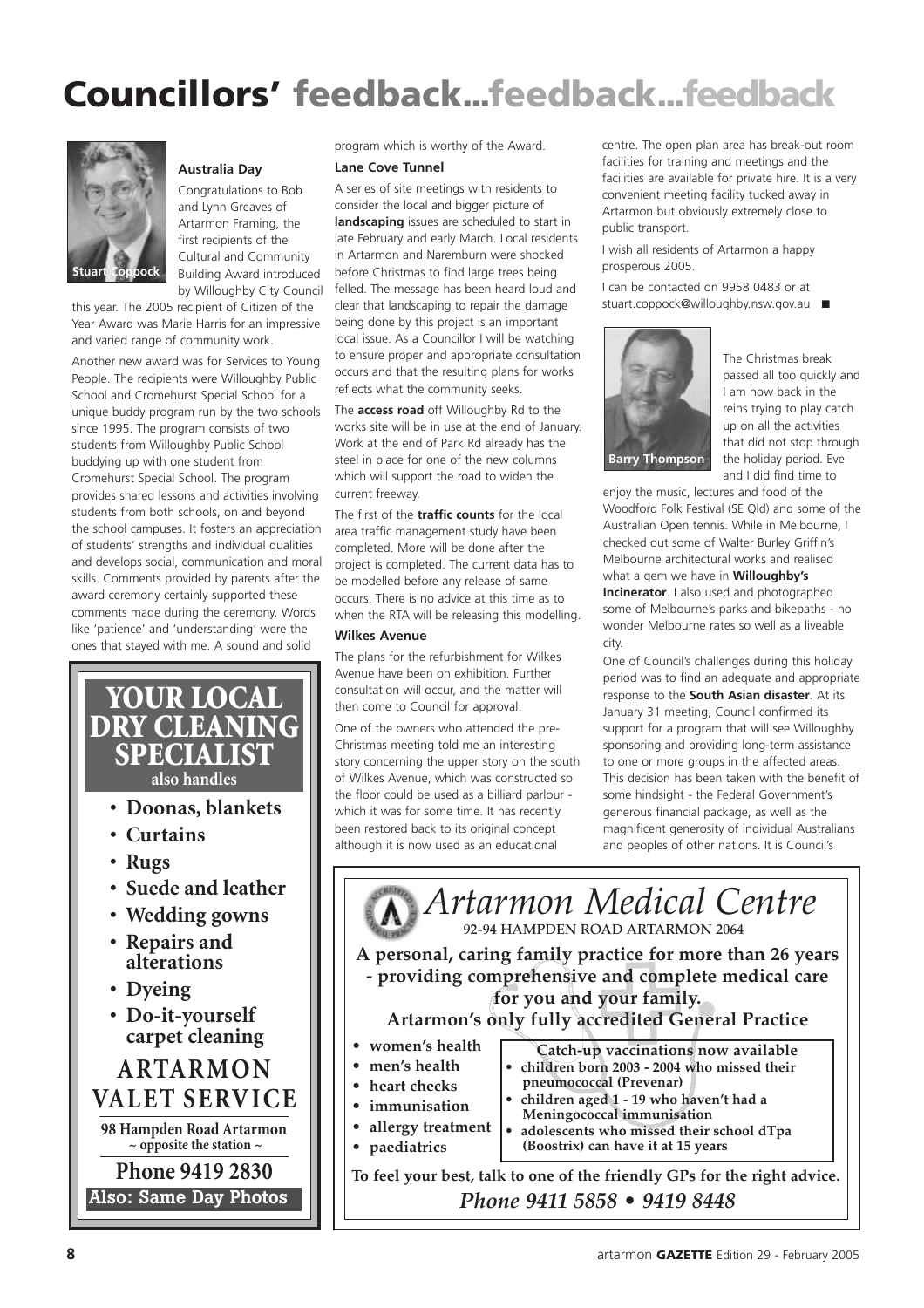## **Councillors' feedback...feedback...feedback**

hope that Willoughby will still be helping long after the media have moved on; that the program we set up will act as a precedent for other disaster assistance programs that inevitably will be required in the future; and that the development and implementation of the program will assist in honing our humanity and community here in Willoughby.

Plans for the **upgrade of Wilkes Ave** have been on display through January and early February and the project is scheduled for completion prior to this year's Heritage Fair on April 30. The amount of community involvement and interest has been most gratifying. It augurs well for the continued development of this area for 'meeting and eating'. Some of our aspirations for the area, such as public toilets and diversionary facilities for young children, will have to wait for Stage 2, but that too will enter the planning phase during 2005.

The **Industrial Areas Steering Committee**

met again in early February to finalise its response to Council's proposals arising from the Consultants' Report. Many of the recommendations are non-contentious and are generally welcomed as timely and effective. All the recommendations from the Steering Committee will be considered for inclusion in the changes to the draft LEP and DCP, which will come to Council shortly. The documents will then be exhibited for public comment with adoption of the planning instruments by Council likely in the second half of the year.

I initially became involved with the Steering Committee as a representative of the Artarmon Progress Association and the Federation of Progress Associations. Those bodies felt that the agreements worked out for the rezoning of the ABC site provided a basis for positive change throughout the Industrial Areas for the

benefit of all stakeholders. Sadly, that theme seems to have been lost in transit.

Still in the the Industrial Area, it is my understanding that the option to purchase the **ABC site** was exercised late in 2004 and that the plans for development no longer include relocation of the Lower North Shore bus terminals onto the site. I remain concerned that plans for the site will not do justice for such a precious piece of inner-Sydney real estate. barry.thompson@willoughby.nsw.gov.au or 9412 1596 **■** 



What an extraordinary start to the year. My daughter Shanti was due to fly into Sri Lanka on the 4th of January "to lie on the beach for a couple of weeks". You will understand then why I

feel I have had all the good fortune I need for the year as I imagine what could have happened, had the tsunami occurred a week later. She has been away for six months now and has seen and experienced a great deal in that time. She tells me however that the last two weeks, spent cleaning and shifting rubble to rehabilitate a district hospital just south of Batticaloa, has been the highlight of her whole trip. She has been doing this work under the auspices of the YMCA and in the company of people from all over the world, including the British National Guard! Working with others motivated by their concerns for humanity has clearly been an uplifting and possibly life changing experience. I am so very proud of her.

And I feel sure there isn't one of us who has not done what he or she can to assist. On New Year's Day, I was so glad to hear from the

young woman who came collecting on behalf of the UNHCR of how generous my neighbours had been. Our own St Stephens, working with Mayor Pat Reilly, organised a well attended ecumenical memorial service on January 16th. I am aware of several fundraisers organised by local people as well as clothing and medicine collections. At our first Council meeting this year, we formalised Council's contribution which will be looking toward medium to longer term ways in which we can support reconstruction projects, social and material.

David Putnam has written a great deal about the concept of Social Capital and interestingly he describes two kinds, 'bonding' and 'bridging'. The first is about the connectedness experienced when we share things with other people - for example, cultural and spiritual beliefs, practices and histories. A couple of weeks ago as I was on my way through Artarmon Reserve I rang the bell (on my bike) to warn a couple of pedestrians that I was approaching. As I passed, I heard my name mentioned - so I had to stop and find out theirs didn't I?

Because they read the Gazette, Peter and Kathy are well informed about their community, the issues and it seems - a number of its personalities! As we exchanged news and views they told that what they really liked about living here is the sense of community. This pleasant and comfortable experience explains how bonding capital works.

Bridging capital is even more precious. It is what allows us to reach out to those with whom we may appear to share very little. It is a lot harder to cultivate but we need far more of it. My hope for this New Year is that both locally and globally it will be a great year for building our bridging capital reserves.

kate.lamb@willoughby.nsw.gov.au



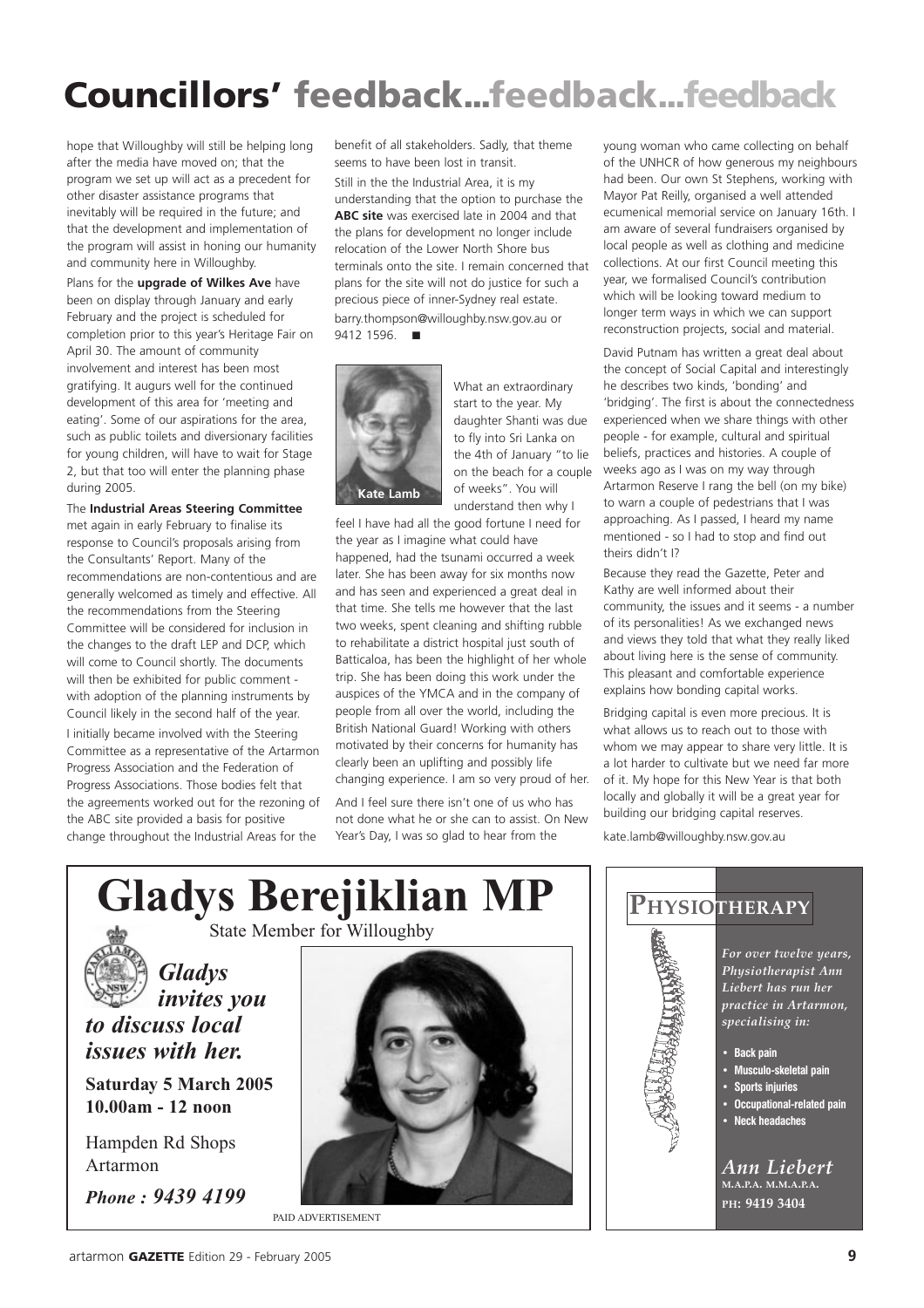## **Regeneration in Artarmon Reserve**

### **By Mollie Shelley**

Have you been for a walk in the Reserve lately? Have you noticed how steadily it is recovering from the weed-infested place it used to be? Volunteer Bush Regenerators have been working in the area for eighteen years (see the article on Volunteer Phillip Scholl in the August 2004 Gazette). There has been some recovery at the shrub and tree layers but until Council's Fire Hazard Reduction Team started a programme of small controlled burns in the area there was not a great return of lost plant and bird species. The removal of dense thickets of lantana and convolvulus had meant there was not so much shelter for little birds. Small area burns have stimulated a dormant seed bank which has been lying in the soil.

Fire! The very word provokes anxiety, particularly during an Australian summer. I had a reassuring discussion with Council's Bush Care Coordinator, Mandy Wilson, and Liz Powell who is responsible for Bush Regeneration in Artarmon Reserve.

Willoughby Council, as required under legislation, has a representative on the District Bushfire Management Committee along with other Councils, National Parks and Wildlife, and the Fire Brigade. As required under the Act, Willoughby's Bushland Coordinator

#### **Need a JP? By Anne Weinert**

Since Ralph Doughty sold the butcher shop in Hampden Rd, the Gazette has received a number of enquiries about finding a JP in Artarmon.

You can do this either through the Attorney General's Department, which administers and manages applications and appointments of JPs in NSW, or through the NSW Justice's Association, to which most JPs belong. Both have websites where you can search for a JP in your area or by postcode (see Box). You may then need to phone or email the JP to make an appointment. In addition, your local Police

produces a plan showing Willoughby bushland areas rated according to risk, from low to high. Artarmon Reserve has the lowest rating. Most of the Fire Hazard Reduction Team's work is focused on high risk areas and has a particular concern for the protection of property.

Just as important, though, are small ecological burns in areas rated as low risk such as along the creek behind Burra Road, to encourage the regeneration of lost species and to dispose of perennial weeds that are difficult to remove by hand. The Fire Hazard Reduction Team consists of four team members all trained in bush regeneration and fire management. They coordinate their work with the NSW Fire **Brigade** 

You can see the results of the burns in the dense layer of vegetation, paticularly shrubs and grasses, where regeneration is taking place. This is valuable habitat for native fauna, particularly smaller birds. In some areas the density of fern stems prevents larger creatures, including dogs from the track, following them. There are now more blue wrens, and the Whip Bird has returned after a long absence. Among the returning plant species is the beautiful golden *Pultenaea daphnoides.*

There are two volunteer Bush Care groups meeting in Artarmon once a month - a group

Station or Willoughby City Council will most likely have someone on staff at most times who is able to sign your documents.

Becoming a JP is a voluntary service to the community, and therefore it is important to respect a JP's time and availability. So here are a few tips to make sure you take the information and documents you need to your appointment:

• NEVER sign the documents you need witnessed before you are in front of the JP. The JP must sign the document after it has been signed by you, and in your presence.

• If you are taking copies of documents, take the originals also so the JP can sight them and sign that the copies are certified true.



of five regulars on Wednesdays and another larger group of about twelve on Sundays. Some live close to the Reserve, others more distant including some welcome people from our high rise apartments. Volunteers work for about three hours with a half hour break for morning tea, which they bring themselves. Parents bring their children who play nearby in the bush. Helping bush regeneration in our Reserve is a friendly social activity where new friendships are being forged.

If you want to help - contact Mandy Wilson, WCC, on 9777 7718. ■

PERMACULTURE NORTH meets 3rd Monday evening each month in Lindfield. Info: Wendy Bishop, 9420 4884.

• For documents that require the JP to have known you for a specified time period, DON'T expect them to sign if this is not the case.

There are often people other than JPs who can sign documents that require having known you for a period - doctors or lawyers for example. Read your documents carefully, and see if they can be signed by someone else if this is more convenient. ■

**Finding a JP in Artarmon http//:lawlink.nsw.gov.au/public/ welcomePublic.do** Search by postcode. **www.nswja.org/findJP.html** Click on 'North Shore' & look for your closest suburb -- Artarmon, Chatswood etc.

|                                                                                                                                                                                                                     | GIVE THE COMMUNITY A LOUDER VOICE - JOIN THE APA NOW          |                                                                                                                                                                                               |                                                                    |
|---------------------------------------------------------------------------------------------------------------------------------------------------------------------------------------------------------------------|---------------------------------------------------------------|-----------------------------------------------------------------------------------------------------------------------------------------------------------------------------------------------|--------------------------------------------------------------------|
| <b>First Name</b>                                                                                                                                                                                                   | <b>Surname</b>                                                |                                                                                                                                                                                               | S                                                                  |
| Mr/Mrs/Ms                                                                                                                                                                                                           |                                                               |                                                                                                                                                                                               | \$10.00 per person 2004/05                                         |
| Mr/Mrs/Ms                                                                                                                                                                                                           |                                                               |                                                                                                                                                                                               |                                                                    |
|                                                                                                                                                                                                                     |                                                               | Total (incl.GST)                                                                                                                                                                              | S                                                                  |
| <b>Address</b>                                                                                                                                                                                                      |                                                               |                                                                                                                                                                                               |                                                                    |
| <b>Phone</b>                                                                                                                                                                                                        | Fax                                                           | <b>Email</b>                                                                                                                                                                                  |                                                                    |
| <b>Payment method:</b>                                                                                                                                                                                              |                                                               |                                                                                                                                                                                               | Non-resident owner or leaseholder: - please deliver my Gazette by: |
| to PO Box 540 Artarmon 1570)                                                                                                                                                                                        | □ Cheque (payable to Artarmon Progress Association and mailed | $\Box$ mailing or $\Box$ email                                                                                                                                                                |                                                                    |
| $\Box$ Internet transfer to BSB 062-104, A/C 00900037 on    <br>(A/C name: Artarmon Progress Association; Bank: CBA, Artarmon)<br>Please fax transfer receipt inc no. to 9411 6616 or mail us a copy.<br>Thank you. |                                                               | Privacy Statement: Information collected is for the exclusive use of the<br>Artarmon Progress Association. Information will not be made available to any<br>other organisation or individual. |                                                                    |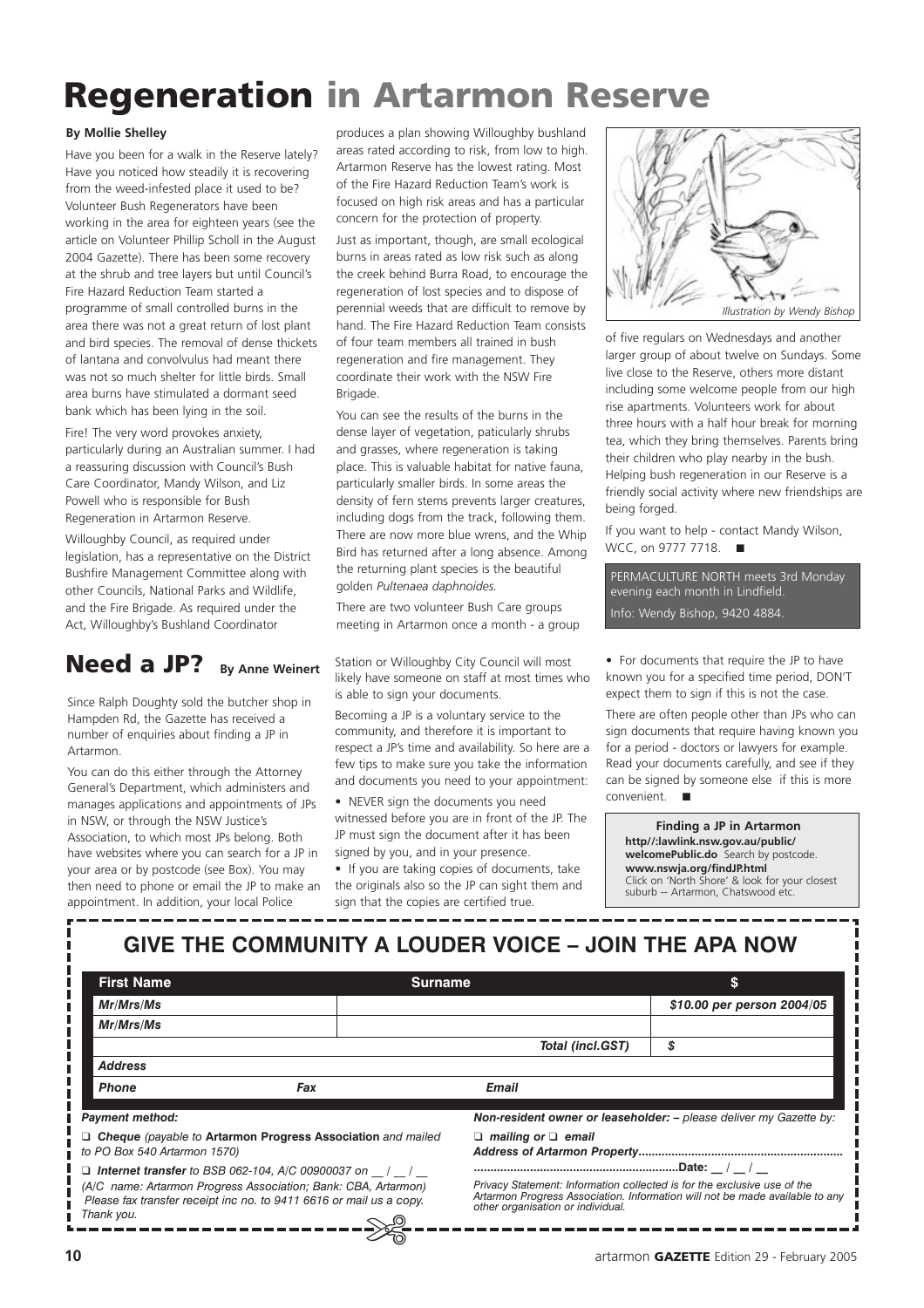## **New timetable to cut off-peak trains**

Rail timetables which came into force in July 2004 halved the number of trains from Artarmon to the City during the daytime at weekends from 8 to 4 per hour, on a quarterlyhour service.

The 'new, permanent' timetable which will be introduced in September 2005 will also spell some changes, but on balance, it appears that 'Artamon' (as it is persistently spelt in the



Congratulations go to **Maylean and Pieter Cordia** of Godfrey Road who were awarded medals (OAM) in the General Division of the Order of Australia in January 2005. Maylean and Pieter received this honour for service to the preservation of the health heritage of Prince Henry Hospital through the Prince Henry Hospital Trained Nurses Association Nursing and Medical Museum.

*Ward 13*, one of 10 short animations from around the world short-listed for an **Academy Award nomination** (only 5 were nominated, including another Australian film, *Birthday*

timetable) may be better off.

On weekdays, all peak hour trains will stop at Artarmon, whereas now, on average, one in three just 'shoot through'. But weekday off peak trains which now start at Gordon and Lindfield will be eliminated, reducing the frequency from 8 to 4 trains an hour. Effectively then, off peak weekday frequency will be the same as the weekend service, which will be maintained at the levels introduced in 2004. The other proposed change is an increase in

*Boy*), was partly made in an Artarmon home in the 1990s. Written and directed by Peter Cornwell, *Ward 13* is a 15-minute action, suspense, hospital escape thriller, starring characters brought to life through a combination of metal, clay, silicone and polyurethane. Peter spent years crafting the film using the laborious stop-motion animation process, which originally started in the corner of his Burra Road bedroom in his spare time. ■

A caretaker committee is being formed to incorporate the **Artarmon/St Leonards Chamber of Commerce**.

For information regarding the inaugural meeting, phone Lynn Greaves, Artarmon Framing & dale thomas gallery - 9439 9992.

By Michael Haynes and John Jones **stace of the Unity of the Unity Coney of the Scheduled running times, making it easier for** trains to run to schedule. Currently, the allstations running time between Artarmon and Central is 21 or 22 minutes - this will increase to 25 - 27 minutes. Whether the slower trains will lead to better timekeeping remains to be seen. ■

stephen jay **furniture maker Fine Woodwork** ■ Custom made furniture ■ **Deck furniture** ■ **Arts & Crafts Furniture (perfect for your bungalow) 14 Olympia Road, Naremburn NSW 2065 tel: 02 9436 1098 • fax 02 9226 1234 Mob: 0408 620 683** *www.stephenjay.com.au email: sjkemp@iinet.net.au* ▲▲▲▲

- **Shaker Reproductions**
- **Antique Restorations**
- **Re-finishing**
- **Custom Designs**
- Furniture for wine
- **Home libraries**

## **St Basil's Anglican Church Artarmon**

**6 BROUGHTON ROAD, ARTARMON • RECTORY 9412 1315 • OFFICE PH/FAX 9413 9713**

## *Lent and Easter*

*A***s I write this short note for the Gazette, Lent is about to begin. Lent has a long tradition in many cultures and is celebrated in many and varied ways. In some countries the days leading up to Lent are great festivals before the traditional times of fasting and reflection during the forty days before Good Friday.**

**This year at St Basil's we have revived the old tradition of Shrove Tuesday or, as it is more commonly called, Pancake Day; just a small way of celebrating together before Lent begins. Over the forty days a series of studies will be held each week to prepare ourselves for what is**

**the most important time in the Church's calendar.**

**The Sunday before Lent we usually spend time reflecting on the transfiguration of Jesus on the mountain. When that incident was recorded by Matthew in his Gospel, God says about Jesus** *"This is my Son ... listen to him"***, and that's why we spend time on the Lenten studies.**

**But those words on God's lips also make me ask myself the question "***To whom do you and I listen?* **To whom do we listen about life, and death, and the life that goes beyond death?"**

|                                | 10.00 am Family Communion  |                   | $6.00 \text{ pm}$ | St Basil's $@6$                             |
|--------------------------------|----------------------------|-------------------|-------------------|---------------------------------------------|
| <b>REGULAR SUNDAY SERVICES</b> |                            |                   |                   | followed by an informal service             |
| Good Friday 25 Mar             | 9.00 am Devotional Service |                   | $6.00 \text{ pm}$ | St Basil's @ 6 - a light evening meal       |
| Thursday 24 Mar                | 7.30 pm The Lord's Supper  | Easter Day 27 Mar | $10.00$ am        | Holy Communion (with children's<br>program) |
| <b>EASTER SERVICES</b>         |                            |                   |                   |                                             |

**Baptisms, Marriages and Funerals by arrangement with the Rector. If we can be of any other help or if you have an enquiry about the Christian faith or Church activities, please phone on 9412 1315.**